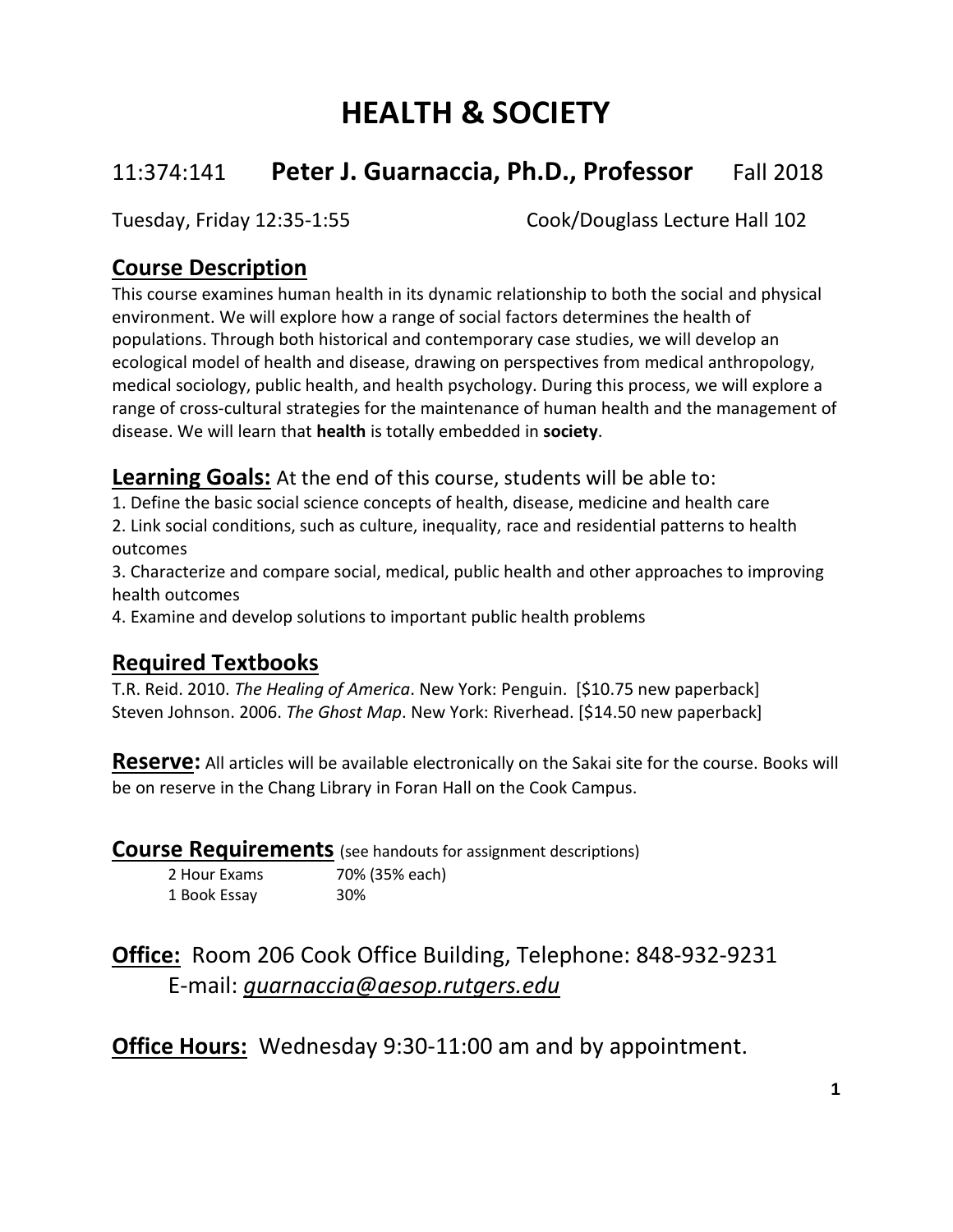## **Section 1. Introduction to Terms & Concepts**

### **Sept** 4 **Introduction to the Course**

- 7 **Concepts of Social, Ecological, Health, & Disease Sakai:** Kleinman, A., L. Eisenberg, and B. Good. 1978. Culture, Illness and Care. *Annals of Internal Medicine* 88:251-258.
- 11 **The Health Seeking Process Sakai:** Chrisman, N.J. 1977. The Health Seeking Process. *Culture, Medicine and Psychiatry* 1:351-377.
- 14 **Health Care Systems: Where the Action Is! Readings:** Reid: Chapters 1-3 **Sakai:** Kleinman, A. 1978. Concepts and a Model for the Comparison of Medical Systems as Cultural Systems. *Social Science and Medicine* 12:85-93.
- 18 **Health Care Systems: Does the U.S. Have One?**
- 21 **Readings:** Reid: Chapters 4-8 (groups assigned to a country) 9-13 (all read). **Videos:** "Sick Around America" & "Sick Around the World"

## **Section 2. Race, Racism and Health**

- **Sept** 25 **Health Effects of Racism Sakai:** White: Alfred R. Shands, Jr., Lecture; Williams, D. and S.A. Mohammed. 2013. Racism and Health I. *American Behavioral Scientist* 57: 1152-1173
	- 28 **Eliminating Racial and Ethnic Disparities in Health Sakai:** Villarosa, L. 2018. Why America's Black Mothers and Babies Are in a Life-or-Death Crisis. *The New York Times Magazine*; Blitstein, R. 2009. Racism's Hidden Toll*. Miller-McCune.* **Video:** "Unnatural Causes: When the Bough Breaks"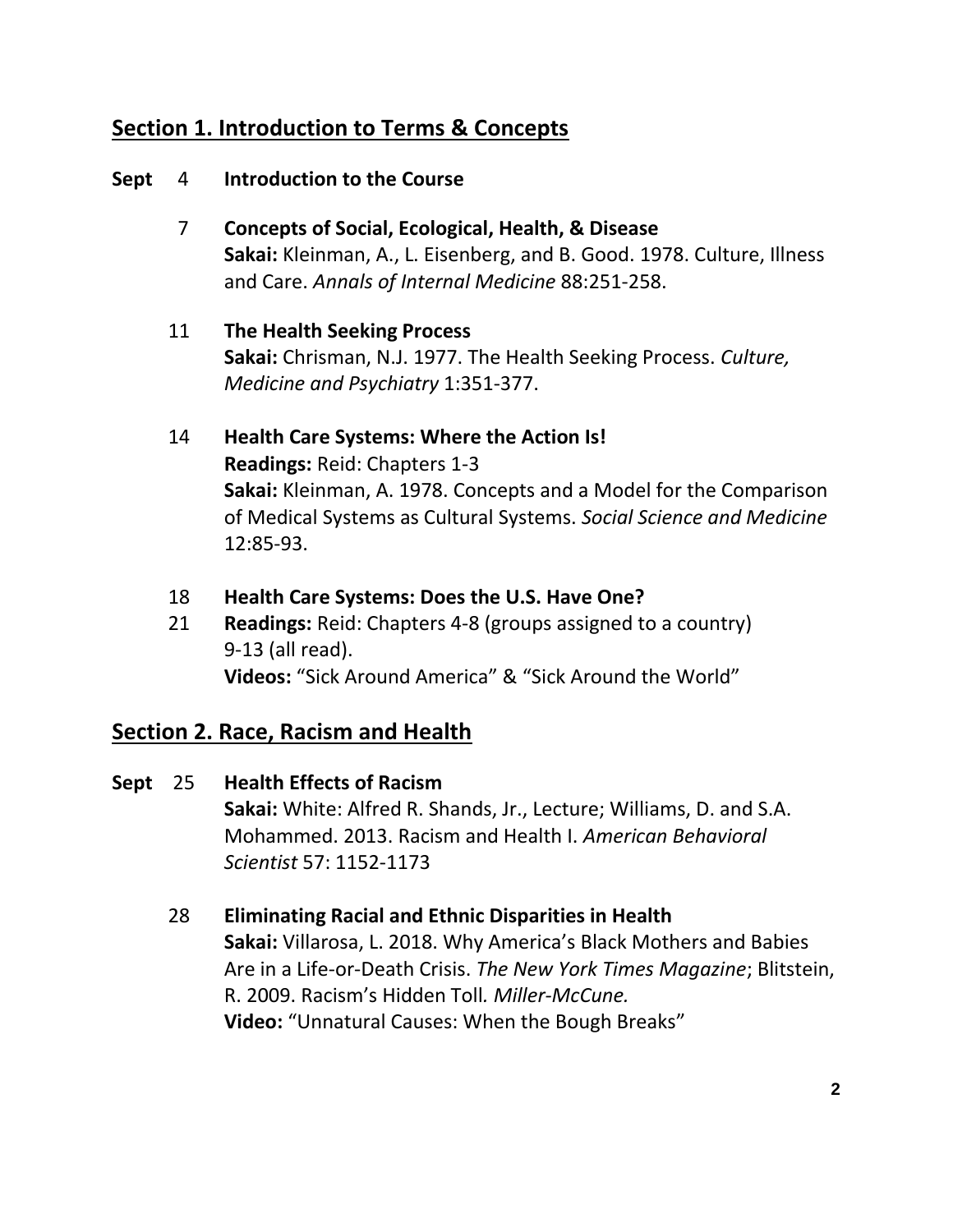- **Oct** 2 **The Latino Paradox Sakai:** Taningco, M.T.V. 2007. Revisiting the Latino Health Paradox. *TRPI Policy Brief.* **Video: "**Unnatural Causes: Becoming American"
	- 5 **Cultural Competence in Health Care Sakai:** Guarnaccia, P. J. & O. Rodriguez. 1996. Concepts of Culture. *Hispanic Journal of Behavioral Sciences* 18:419-443.

## **Section 3. Case Studies: Social & Ecological Aspects of Diseases**

- **Oct** 9 **Sickle Cell Anemia, Malaria, & Agriculture Sakai:** Diamond, J. 1989. Blood, Genes and Malaria. *Natural History* 2:8-18. **[Health Care Systems book essay due]**
	- 12 **Individual and Cultural Adaptations to Sickle Cell Anemia**
	- 16 **Sakai:** McElroy & Townsend: Chap 3, Profiles (pp. 84-91 & pp.107- 111)
	- **19 FIRST HOUR EXAM**
	- **23/26NO CLASS- Conference in Cienfuegos, Cuba**
	- 30 **Schistosomiasis I: What Would You Do?**
- **Nov** 2 **Schistosomiasis II: Don't Go Near the Water! Sakai:** Goodfield: Chapter 3 **Video:** "The Three Valleys of St. Lucia"

### **Section 4. Case Studies in Global Health**

**Nov** 6 **Smallpox I: Eradicating a Disease through Vaccination Video:** "The Last Wild Virus"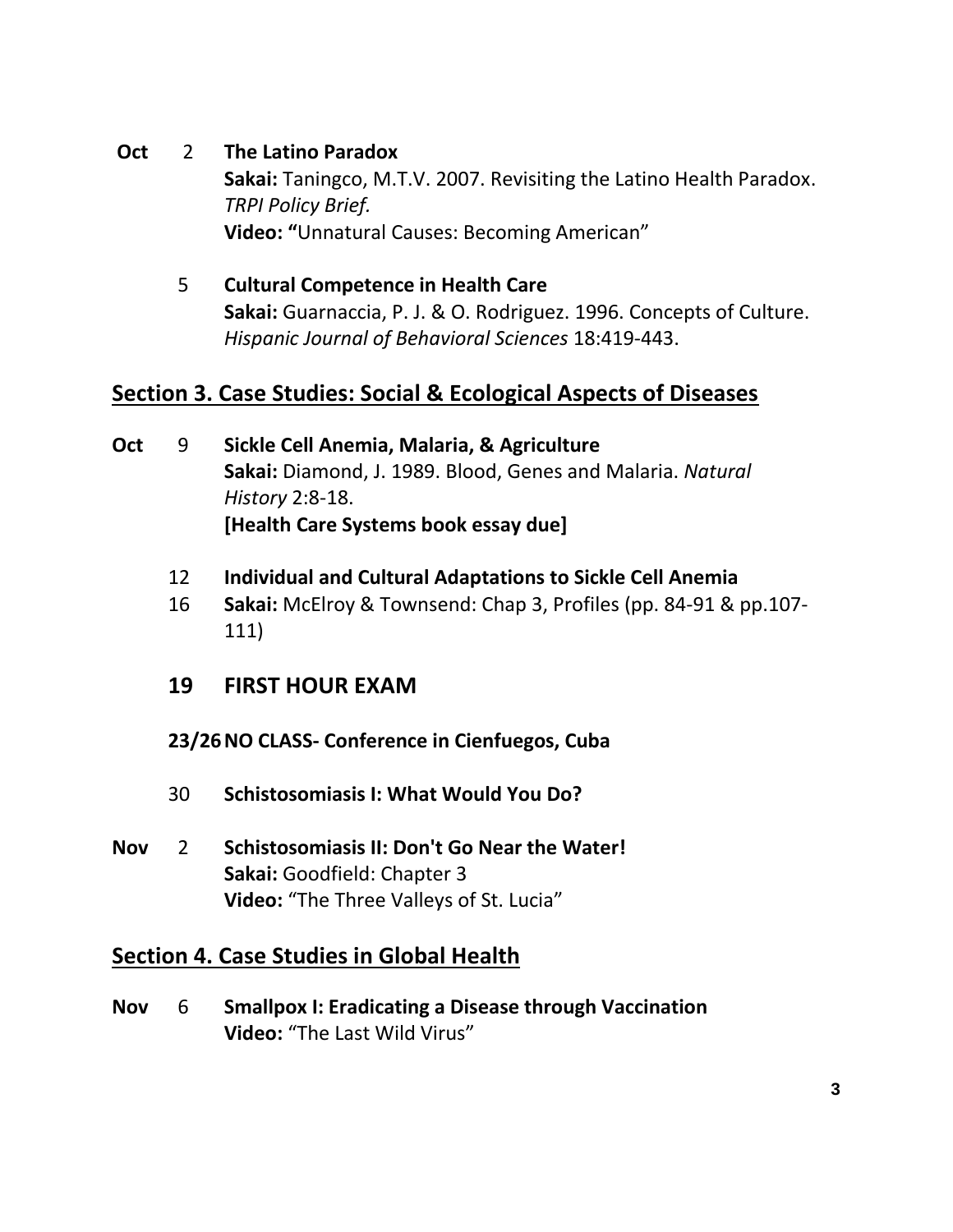- 9 **Smallpox II: Mass Vaccination and Surveillance/Containment Sakai:** Goodfield: Chapter 5; Foege: Conclusion
- 13 **Cholera in History Reading:** Johnson: The Investigator, Building the Case, The Pump Handle, The Ghost Map
- 16 **Cholera in Haiti Reading:** Johnson: Broad Street Revisited **Sakai:** Selected New York Times articles

### **20/23No Class: Thanksgiving Recess (Wednesday is Friday classes)**

## **Section 6. Global AIDS: Myths and Facts**

- **Nov** 27 HIV/AIDS Basics **Sakai:** Pepin: Assembling The Puzzle, Epilogue: Lessons Learned **Video: "**The Age of AIDS: Part I"
	- 30 HIV/AIDS Treatment and Prevention **Video:** The Age of AIDS: Part II

### **Dec** 4 HIV/AIDS: Global Profile

7 **Sakai:** Hilts: Changing Minds: Botswana Beats Back AIDS **Video:** Rx for Survival: Deadly Messengers

## **11 SECOND HOUR EXAM**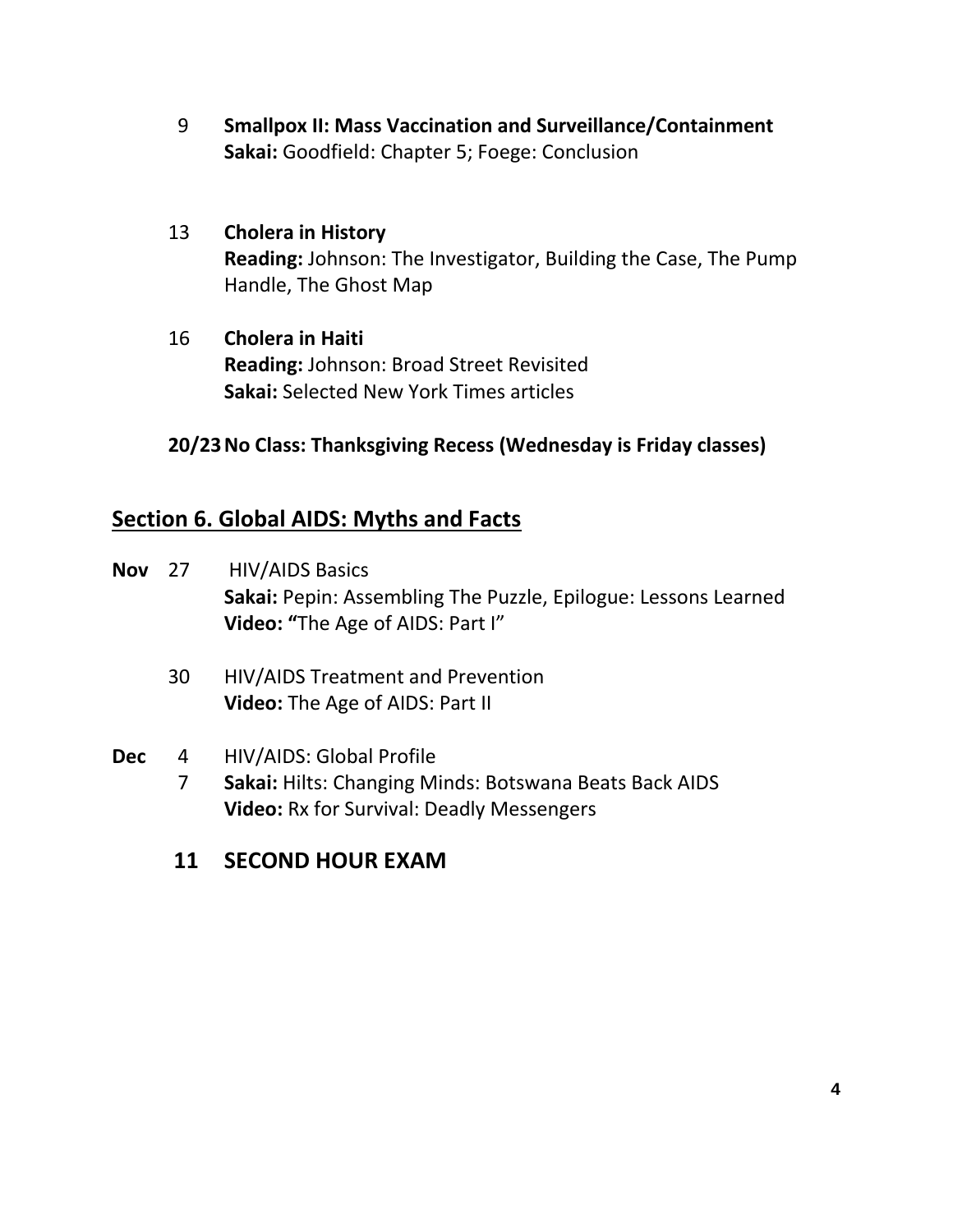## **Health & Society**

### **Book Essay** Fall 2018

The essay should be typed, double-spaced. It will be worth up to 100 points [5 points will be deducted for each page over 5 pages]. See the grading Rubric on the next page. The essay should be able to be written using class lecture notes and the course texts. Extra research is encouraged, and will be rewarded with extra points. We will discuss the book in class to assist you in writing the paper. You are welcome to bring questions and ideas related to the essay to the class discussion. Having these questions ahead of time will help you read the books more critically. I have provided rubrics for each essay. **Essays should be posted to your Dropbox on Sakai by 5:00 pm on October 9.**

Use the concept of *health care systems* to analyze *The Healing of America*. Choose one (1) of the other countries discussed in the book [France, Germany, Japan, the UK, or Canada] and compare and contrast its health care system with that of the United States. What do you see as the strengths and weaknesses of each country's health care system? What did you learn about the U.S. health care system through this assignment? Provide specific examples from the book to support your points.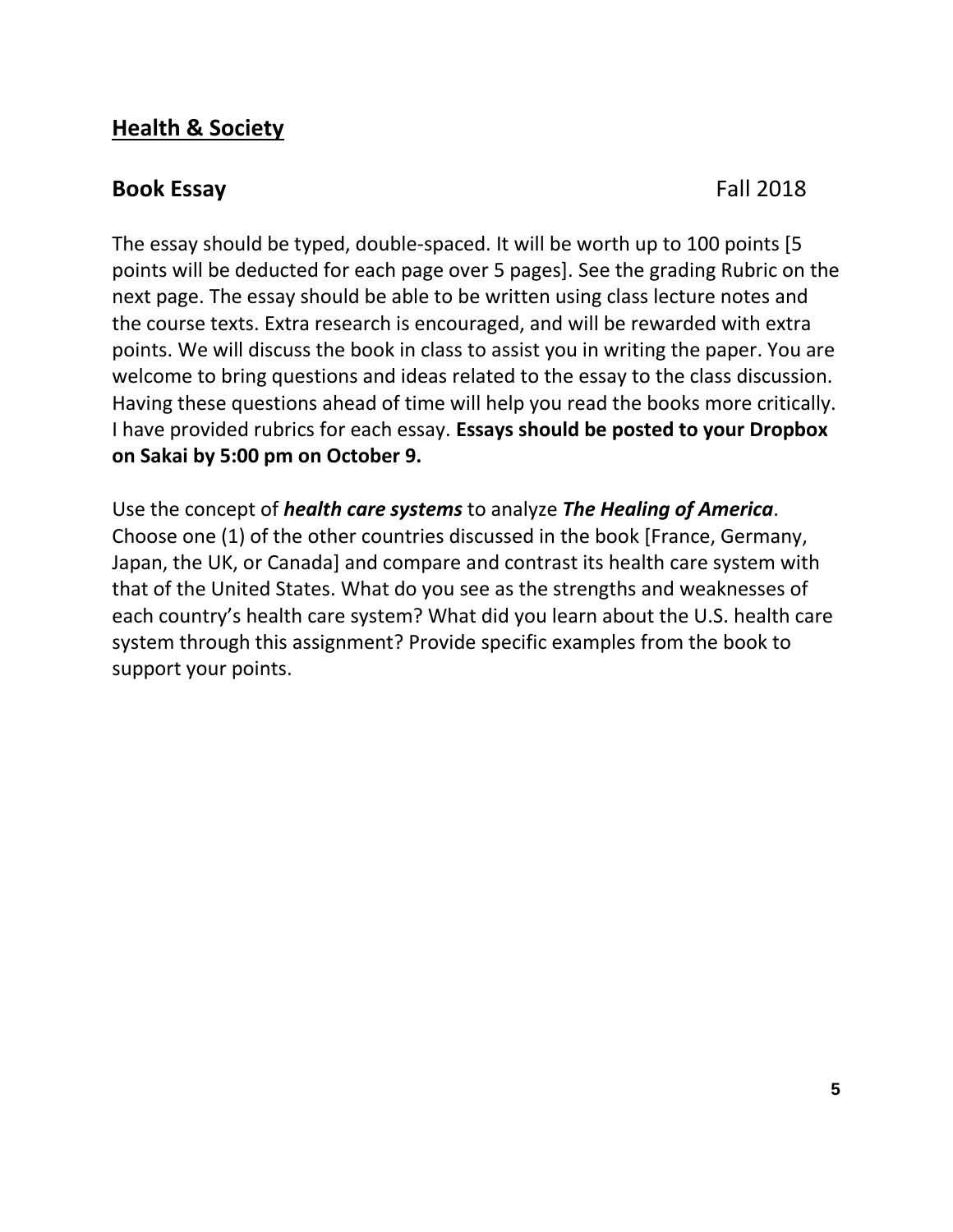## **Health & Society**

## **Book Essay Rubric: The Healing of America** Fall 2018

| OUTSTANDING                 | <b>GOOD</b>                 | <b>SATISFACTORY</b>      | <b>UNSATISFACTORY</b>         |
|-----------------------------|-----------------------------|--------------------------|-------------------------------|
| <b>Fully and accurately</b> | <b>Accurately defines</b>   | Defines health care      | <b>Fails to define health</b> |
| defines the term            | health care system,         | system in a single       | care system, or               |
| health care system          | but in a limited way.       | sentence.                | defines it                    |
| (20 points)                 |                             |                          | inaccurately.                 |
| <b>Fully discusses</b>      | Discusses the               | <b>Discusses the</b>     | Discusses the                 |
| comparison                  | comparison country's        | comparison country's     | comparison                    |
| country's health            | health care system          | health care system in    | country's health              |
| care system and             | fully, but limits           | a limited way, and       | care system in a              |
| goes beyond class           | sources to class notes      | llimits sources to class | cursory way with              |
| exercise and                | and readings.               | notes and readings.      | some errors, and              |
| readings (30 points)        |                             |                          | limits sources to             |
|                             |                             |                          | class notes and does          |
|                             |                             |                          | not discuss readings.         |
| <b>Fully discusses U.S.</b> | Discusses U.S. health       | Discusses the U.S.       | Discusses the U.S.            |
| health care system          | care system fully,          | health care system in    | health care system            |
| and goes beyond             | again only using            | a limited way, again     | in a cursory way              |
| class exercise and          | course materials.           | only using course        | with some errors,             |
| readings (30 points)        |                             | lmaterials.              | again only using class        |
|                             |                             |                          | notes.                        |
| <b>Thoroughly</b>           | <b>Provides an adequate</b> | Provides a cursory       |                               |
| discusses what the          | discussion of student       | discussion of what       | <b>Fails to discuss</b>       |
| student learned             | learning about the          | the student learned      | what the                      |
| about the U.S. health       | U.S. health care            | about the U.S.           | student learned               |
| care system through         | system.                     | health care system.      | about the U.S.                |
| the comparison              |                             |                          | health care                   |
| process (20 points)         |                             |                          | system.                       |
| 90-100 points               | 80-89 points                | 70-79 points             | 69 or fewer points            |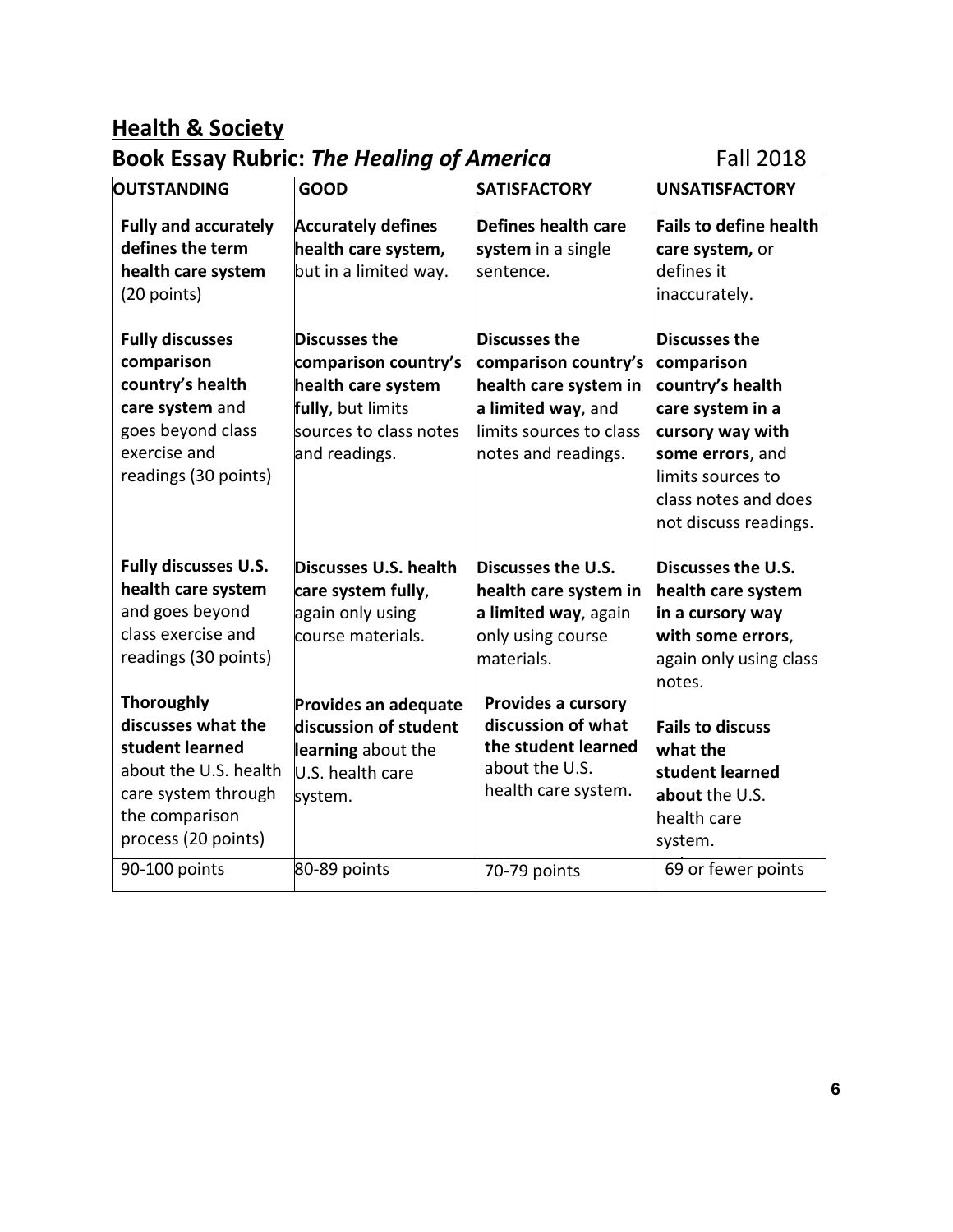## **Health & Society**

## **Discussion Questions for Case Studies** Fall 2018

## 1. What is the **BIOLOGY OF THE DISEASE**?

- a) What is the primary etiologic agent (bacteria/parasite/virus)?
- b) What is the mode of transmission?
- c) How infectious is it?
- d) How does the disease affect people?
- e) How is the disease treated?
- 2. What are the **DISEASE, ILLNESS, & SICKNESS** aspects of the problem?
	- a) How does medical science define the DISEASE?
	- b) How do sufferers view the ILLNESS?

c) How does the SICKNESS affect the sufferer's ability to carry out social roles and maintain social relations?

## 3. What are the **MEDICAL, EPIDEMIOLOGICAL, SOCIAL, CULTURAL, POLITICAL and ECONOMIC** aspects of the intervention program?

4. What does an **ECOLOGICAL MODEL** of this health problem look like? a) What are the macro-environmental and social factors that affect the distribution of the disease?

b) What are the microbiological, environmental and social factors which determine who is affected by the disease?

c) How do interventions relate to the biological, environmental, and social aspects of the disease?